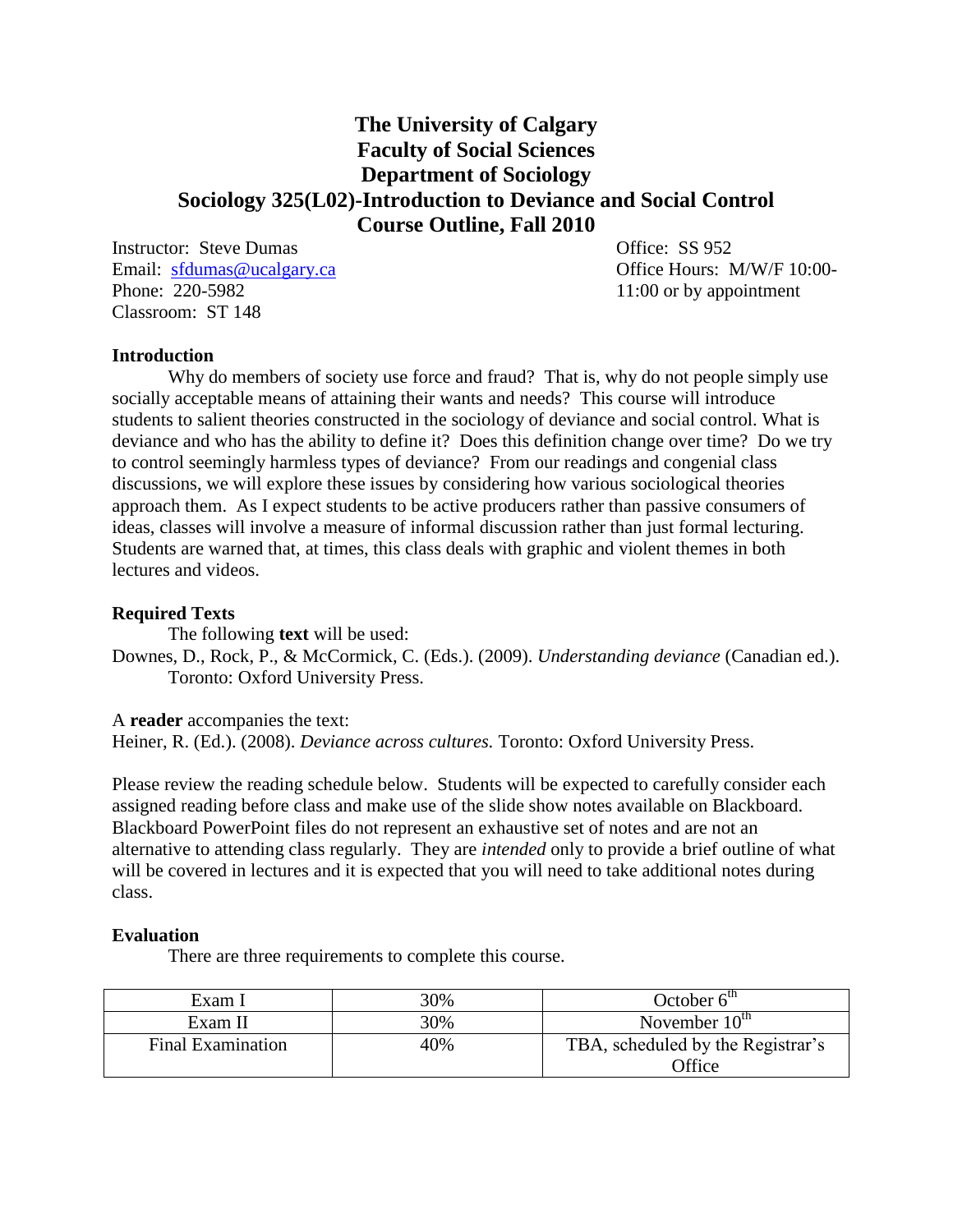Based upon lectures and assigned readings, exams will be in multiple choice and short answer format. It is important that you complete all assigned readings before every class. All requirements must be completed in order to pass this course.

# **Grading Scheme**

| $A+ > 90\%$          | $B+77\% -79.99\%$    | $C+67\% -69.99\%$  | $D+57\% -59.99\%$ |
|----------------------|----------------------|--------------------|-------------------|
| 85%-89.99%           | 73%-76.99%<br>R      | $C$ 63%-66.99%     | $D$ 53%-56.99%    |
| $A - 80\% - 84.99\%$ | $B - 70\% - 72.99\%$ | $C-60\% - 62.99\%$ | $F < 53\%$        |

*\*The grades for a course component may be scaled to maintain equity among sections and to conform to departmental norms.*

# **Reading Schedule**

The reading schedule is offered to you as a general guide. It is expected that some topics and readings may deserve further treatment and consequently, additional class time.

| Date | <b>Topic</b> | <b>Chapters to have read</b>         |
|------|--------------|--------------------------------------|
|      |              | "T" refers to the Downes et al. text |
|      |              | "R" refers to the reader by Heiner"  |

| Sept 13 | Introduction                      |                                                    |
|---------|-----------------------------------|----------------------------------------------------|
| Sept 15 | Definitions of crime and deviance | <b>T</b> Confusion and diversity                   |
|         |                                   | R On the sociology of deviance                     |
|         |                                   | <b>R</b> Conceptions of crime and deviance         |
| Sept 17 | Knowledge of crime and deviance   | T Sources of knowledge about deviance              |
| Sept 20 |                                   |                                                    |
| Sept 22 |                                   |                                                    |
| Sept 24 | Demonic deviance                  | <b>R</b> The Devil goes to play                    |
|         |                                   | <b>R</b> Penis panics                              |
| Sept 27 |                                   | <b>R</b> Nuns on the run                           |
|         |                                   | <b>R</b> Suicide bombers                           |
| Sept 29 | Classical theory                  | Blackboard link: An introduction to the principles |
| Oct 1   |                                   | of morals and legislation                          |
| Oct 4   | Review                            |                                                    |
| Oct 6   | <b>Mid-term examination I</b>     |                                                    |
|         |                                   |                                                    |
| Oct 8   | Pathology                         | <b>R Why Ritalin rules</b>                         |
| Oct 13  |                                   | <b>R</b> Paraphilias across cultures               |
| Oct 15  |                                   | R Schizophrenia in the Third World                 |
| Oct 18  | Functionalism                     | T Functionalism, deviance, and control             |
| Oct 20  |                                   | R The normal and the pathological                  |
| Oct 22  | Strain                            | <b>T</b> Anomie                                    |
| Oct 25  |                                   | <b>R</b> Social structure and anomie               |
| Oct 27  | Social disorganization            | T The University of Chicago School                 |
| Oct 29  |                                   | <b>R</b> Healthy nightclubs and recreational       |
|         |                                   | substance abuse: From a harm minimization          |
|         |                                   | to a healthy settings approach                     |
| Nov 1   | Learning theory                   | T Deviance, culture, and subculture                |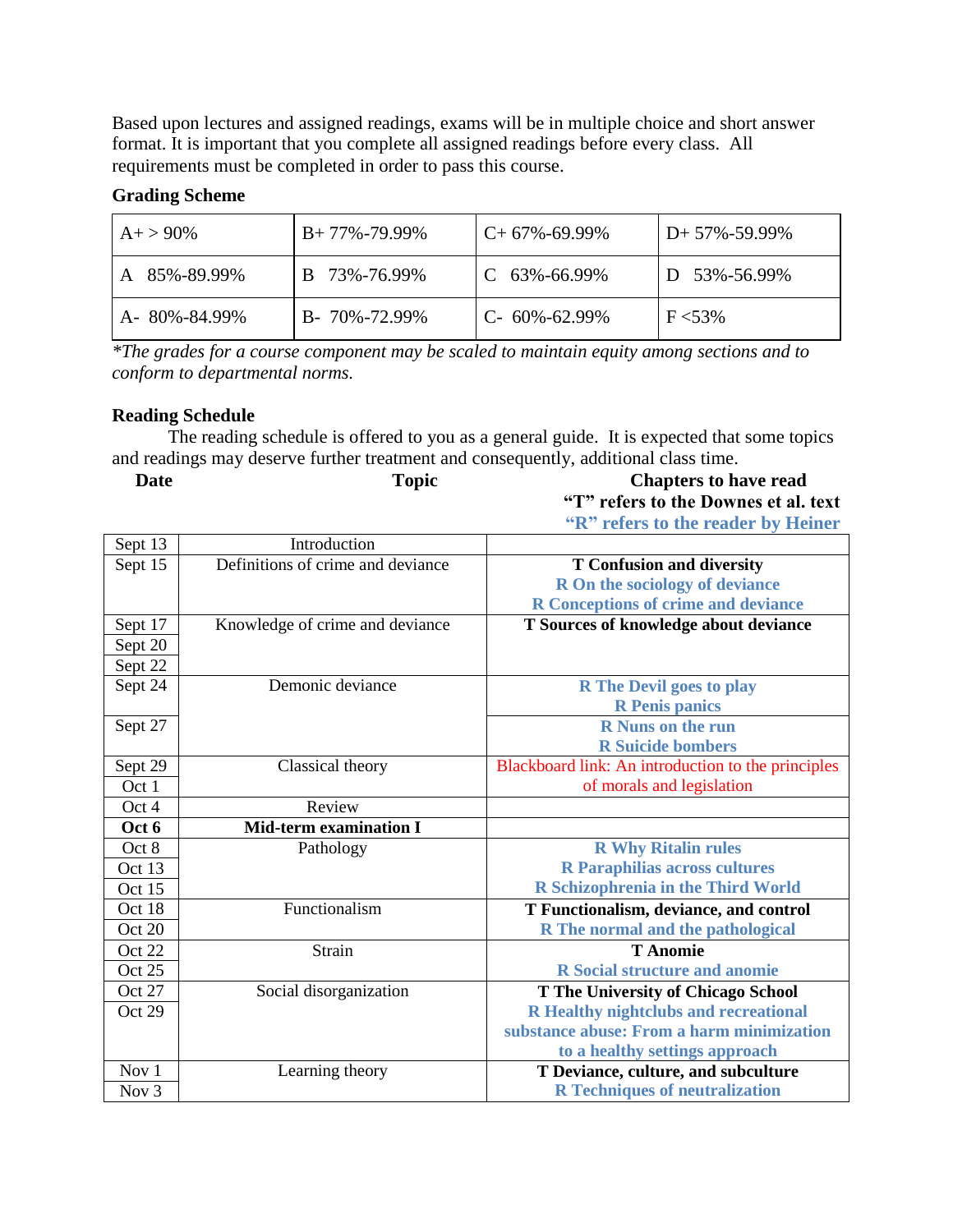| Nov $5$       | Control theory                 | <b>T</b> Control theories                        |
|---------------|--------------------------------|--------------------------------------------------|
| Nov $8$       |                                | <b>RA</b> control theory of delinquency          |
| <b>Nov 10</b> | <b>Mid-term examination II</b> |                                                  |
| Nov $15$      | Societal reactionism           | <b>T</b> Symbolic interactionism                 |
| <b>Nov 17</b> |                                | <b>R</b> Moral panics in history                 |
|               |                                | R On being sane in insane places                 |
|               |                                | <b>R</b> The classic moral panic                 |
| <b>Nov 19</b> | Conflict theory                | <b>T</b> Radical criminology                     |
| Nov $22$      |                                | <b>R</b> Regulation, white-collar crime and The  |
| <b>Nov 24</b> |                                | <b>Bank of Credit and Commerce International</b> |
|               |                                | <b>R</b> Corruption scandals in America and      |
|               |                                | <b>Europe: Enron and EU fraud in comparative</b> |
|               |                                | perspective                                      |
| Nov $26$      | Feminist theories              | <b>T</b> Feminist criminology                    |
| <b>Nov 29</b> |                                | <b>R</b> Women in Lesotho and the (Western)      |
| Dec 1         |                                | construction of homophobia                       |
|               |                                | <b>R</b> Prostitution and the status of women in |
|               |                                | <b>South Korea</b>                               |
| Dec 3         | Critical criminology           | None                                             |
| Dec 6         |                                |                                                  |
| Dec 8         |                                |                                                  |
| Dec $10$      | Review                         |                                                  |

## **Other Administrative Information**

## **Emergency Evacuations**

In the case of fire or other emergency evacuation of this classroom/lab, please proceed to the assembly point by *Social Science Food Court.*

## **Deferrals**

If at all possible you must provide *advance* notice to the instructor if you are unable to take a test or pass in an assignment or essay on time. All requests for deferral of a course component due to health reasons must be accompanied by written documentation as outlined in the University Calendar and should be obtained while the student has the physical or emotional problem rather than after recovery. Deferrals will be allowed in the following circumstances: illness, domestic affliction or religious conviction. Travel arrangements and misreading of the syllabus are not valid reasons for requesting a deferral. Deferrals will not be granted if it is determined that just cause is not shown by the student.

If you have missed a test for a legitimate reason, the instructor can require you to write a "make up" test as close in time to the original test as possible or can choose to transfer the percentage weight to another course component. If the instructor schedules a "make up" test for you, its date and location will be at the convenience of the Sociology Department.

Please note that requests to defer a final examination or to defer term work past the end of a term go through the Undergraduate Programs Office (UPO) and must be processed by the deadlines that are established in the U of C Calendar. You can find the forms you need online: *Deferred Final Exam Application*:

[http://www.ucalgary.ca/registrar/files/registrar/APP%20FOR%20DF%20EXAM\\_0.pdf](http://www.ucalgary.ca/registrar/files/registrar/APP%20FOR%20DF%20EXAM_0.pdf) *Deferred Term Work Form*: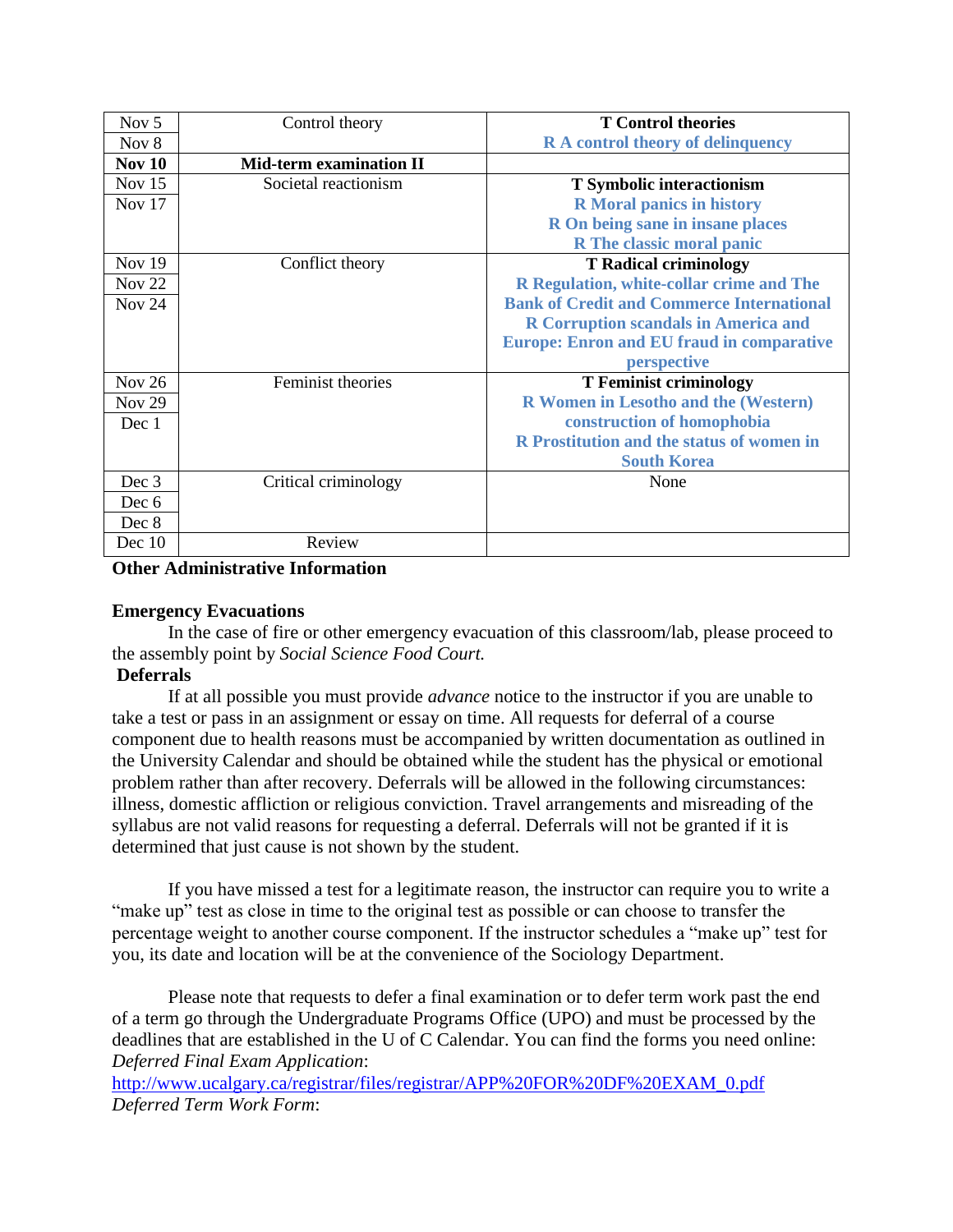## <http://www.ucalgary.ca/registrar/files/registrar/defTW.pdf>

You must submit these deferral forms to the Faculty of Arts Associate Dean (Students) through the UPO office: Undergraduate Programs Office, 4th Floor, MacEwan Student Centre. Only the Associate Dean approves requests for deferrals which extend beyond the end of a term. Instructors are not involved in such decisions. To make an appointment with the Associate Dean, phone (403) 220-8155.

*Ethics Research***:** Students are advised that any research with human subjects--including any interviewing (even with friends and family), opinion polling, or unobtrusive observation- must have the approval of the Departmental Ethics Committee. In completing course requirements, students must not undertake any human subjects research without discussing their plans with the instructor, to determine if ethics approval is required.

*Academic Misconduct***:** Plagiarism, cheating and other academic misconduct are regarded as serious academic offences. Students are advised to consult the University Calendar which presents a Statement of Intellectual Honesty and definitions and penalties associated with cheating, plagiarism, and other academic misconduct.

*The Freedom of Information and Protection of Privacy (FOIP)* legislation disallows the practice of having students retrieve assignments from a public place, e.g., outside an instructor's office or the Department main office. Written assignments must be returned to students individually, during class, or during the instructor's office hours; if a student is unable to pick up her/his assignment s/he may provide the instructor with a stamped, self-addressed envelope to be used for the return of the assignment.

*Safewalk*: The University of Calgary provides a "safe walk" service to any location on Campus, including the LRT, parking lots, bus zones, and campus housing. For Campus Security/Safewalk call 220-5333. Campus Security can also be contacted from any of the "Help" phones located around Campus.

*Academic Accommodation***:** Students with a disability, who require academic accommodation, need to register with the Disability Resource Centre (MC 295, phone 220-8237). Academic accommodation letters need to be provided to course instructors no later than fourteen (14) days after the first day of class. **It is a student's responsibility to register with the Disability Resource Centre and to request academic accommodation, if required.** 

# *Handing in papers outside of class, return of final papers, and release of final grades:*

1. When students are unable to submit papers in class, they should make arrangements to hand in their papers directly to the instructor or teaching assistant. Papers will not be accepted in the main Sociology Department office.

2. Final papers will not be returned through the main Sociology Department office. The Freedom of Information and Privacy (FOIP) legislation disallows the practice of having students retrieve assignments from a public place (i.e. outside an instructor's office, the department office etc.) Students who want their final papers returned by mail must attach a stamped, self-addressed